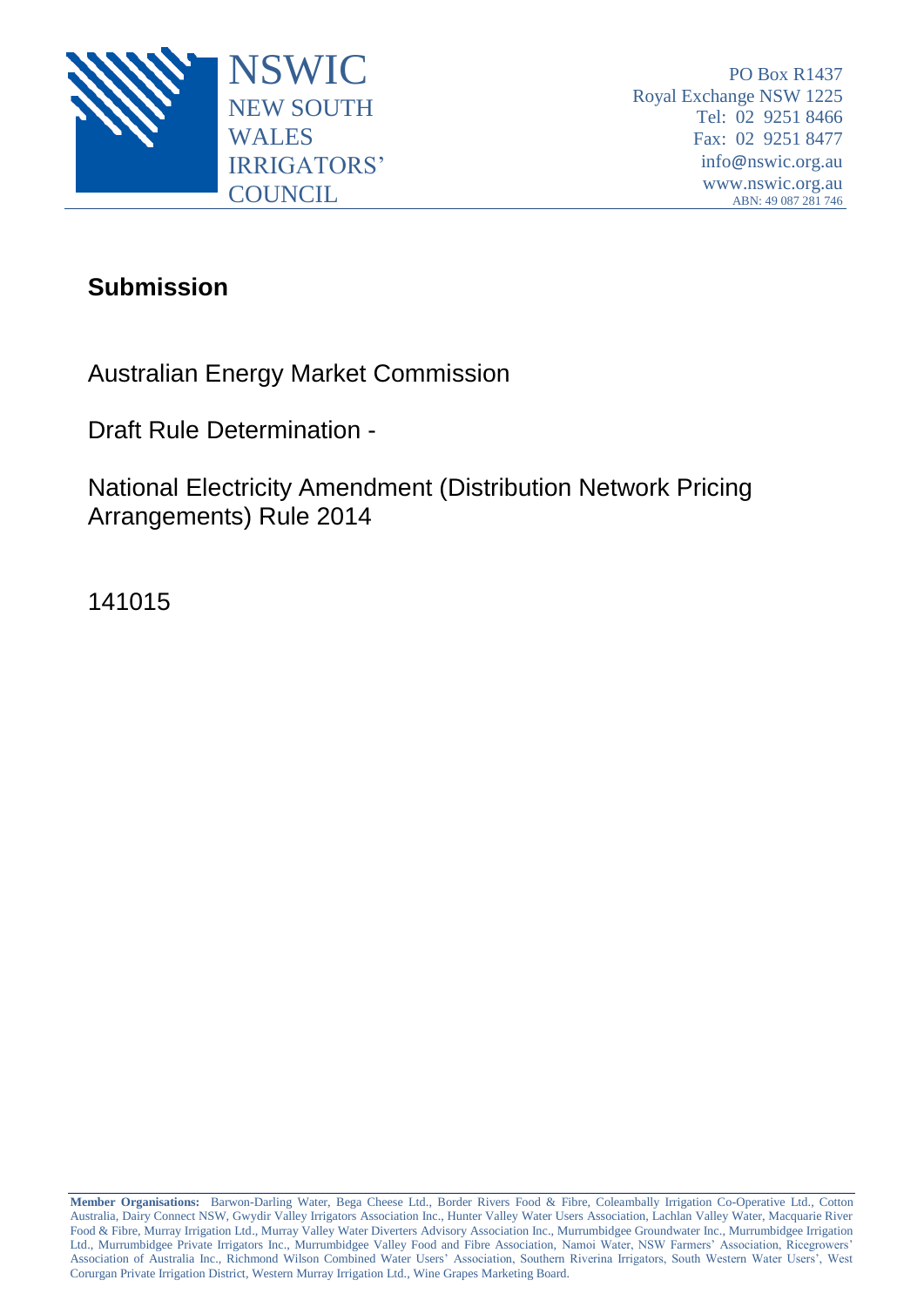### **Contents**

# <span id="page-1-0"></span>**Introduction**

The NSW Irrigators' Council (NSWIC) represents more than 12,000 water access licence holders across NSW. These licence holders access regulated, unregulated and groundwater systems. Its Members include valley water user associations, food and fibre producers, irrigation infrastructure operators and commodity groups from the rice, cotton, dairy and horticultural industries.

This submission represents the views of the Members of NSWIC with respect to the Australian Energy Market Commission *Draft Rule Determination - National Electricity Amendment (Distribution Network Pricing Arrangements) Rule 2014*. However, each Member reserves its right to independent policy on issues that directly relate to their areas of operation, or expertise, or any other issues that they may deem relevant.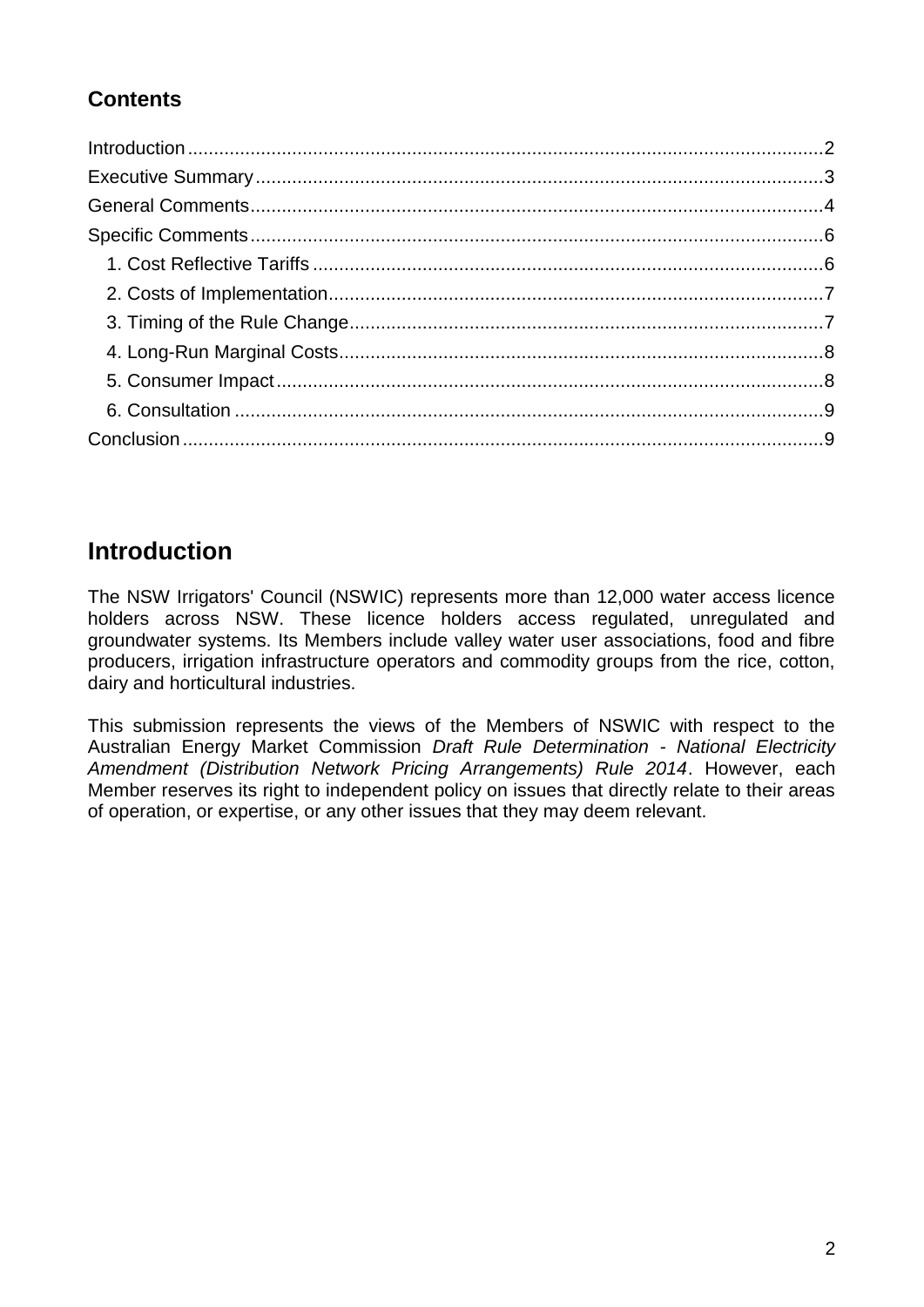### <span id="page-2-0"></span>**Executive Summary**

NSWIC would like to make the following recommendations to the draft rule determination;

*NSWIC request that the AEMC assesses and provides further information on the impact cost reflective network tariffs would have on regional and remote customers.*

*NSWIC submits that the AEMC must amend the draft determination to ensure that customers financial viability is taken into consideration and DNSPs are not faced with the prospect of holding stranded assets in regional NSW.*

*NSWIC submits that a process must be established that monitors and determines the implementation costs of the proposed rule change. This process must ensure that any resulting costs are equitably distributed across consumers.*

*NSWIC submits that the AEMC reassesses the timeframe for the annual network pricing proposal by the DNSPs and consult with the energy retailer whether the proposed timeframe is sufficient to adequately consult with their customers.*

*NSWIC submits that rule change must determine a methodology and checklist that DNSPs follow when setting their LRMC approach to ensure some level of consistency between the DNSPs.*

*NSWIC submits that the rule change must ensure that consumers are not disadvantaged by the choice of the DNSPs to determine their own LRMC approach.*

*NSWIC requests that the Consumer Impact Principles is amended to include equity consideration by the DNSPs and regulators to ensure that electricity customers in regional and remote areas who have limited capacity to adjust their electricity use are not faced with unsustainable price increases.* 

*NSWIC submits that the proposed rule change on consultation must be broadened to ensure that future consultation is more meaningful and accessible to customers.*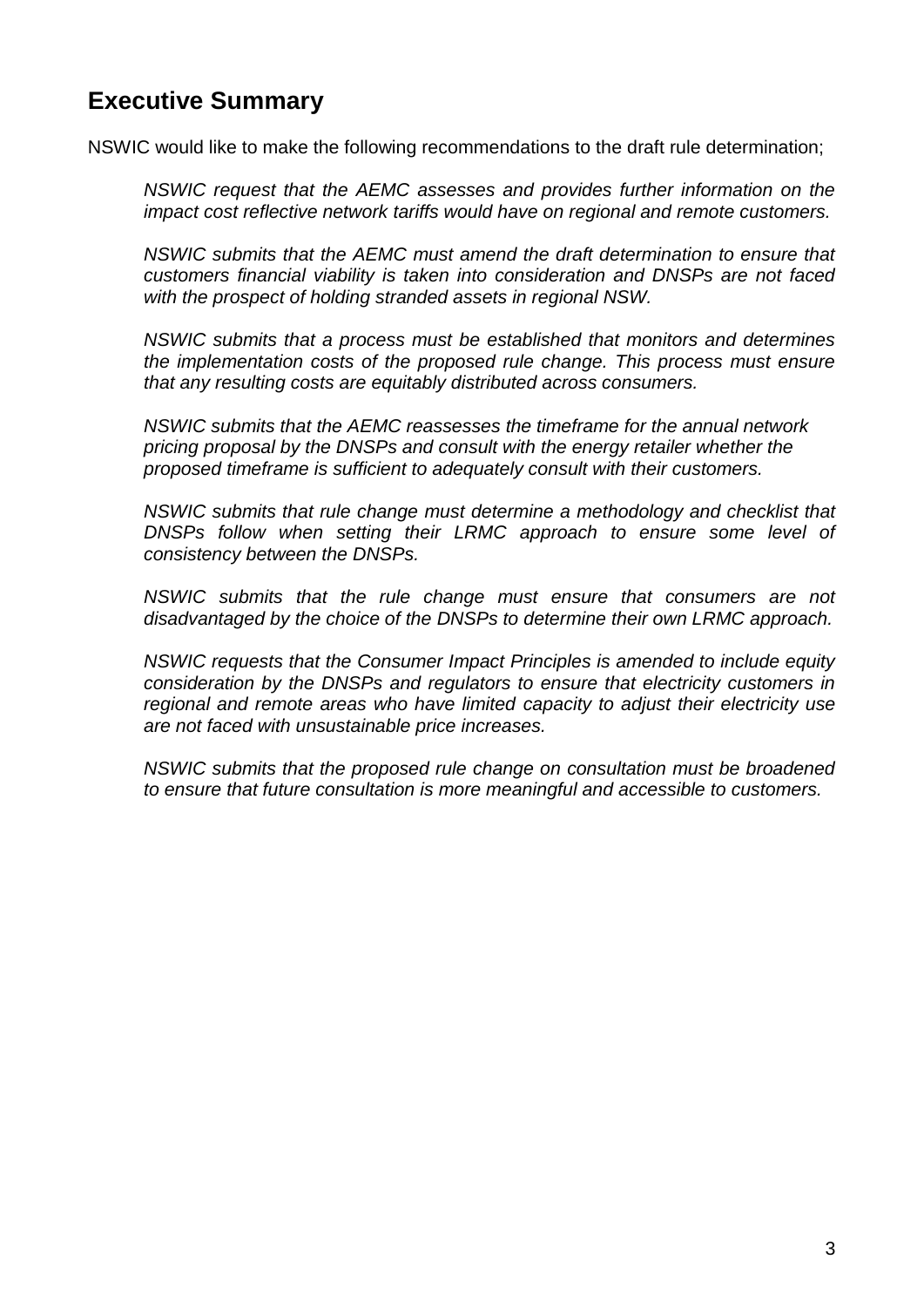## <span id="page-3-0"></span>**General Comments**

The NSW Irrigators' Council (NSWIC) appreciates the opportunity to provide further comments to the Australian Energy Market Commission's Draft Rule Determination for the *National Electricity Amendment (Distribution Network Pricing Arrangements) Rule 2014*.

As we highlighted in our previous submission to the consultation paper, electricity has become an important input factor in irrigated agriculture as more irrigators have upgraded on-farm equipment to conserve water and remain competitive. These structural adjustments have led to productivity gains and water savings however they have also caused irrigators' electricity use to rise. Greater use of electricity and a rise in associated charges have significantly impacted irrigators' profitability and have lead to financial hardship in some cases.

The trade-off between water efficiency and energy intensity is extremely difficult to reconcile in irrigation and as a consequence many irrigators have taken drastic measures (including locks on their pumps) and reverted back to water-intensive production methods to reduce their electricity use. The impacts in terms of efficiency and productivity are immense and continuously increasing.

Irrigators' main concern is the exponential increases in electricity costs. Many food and fibre producers in the state have experienced electricity cost increases of up to 300 per cent over the last five years. The main driver of this cost explosion is network charges. These network charges make up between 55 and 65 per cent of an irrigator's electricity costs according to a study conducted by NSW Irrigators' Council and Cotton Australia. Given the proportional weight of network charges in an irrigator's electricity bill, it can have a significant influence on an irrigator's production behavior and ultimately profit outcomes.

Aside from the cost pressures through network charges, irrigators find it extremely difficult to understand and respond to these charges. There is a severe lack of transparency around network charges and the complexity of the network tariff structure is immense. The Council does not believe that the current tariff framework (and the display of charges on an electricity bill) provides irrigators with an opportunity to actively engage with the distribution network service providers (DNSPs). Irrigators rarely engage with the DNSPs directly and have very little understanding on how their tariffs are structured or how their charges are derived. For that reason, the Council does not believe that irrigators are provided with an effective price signal that would incentivize them to change their electricity usage behaviour or implement adequate strategies to reduce their costs.

For that reason, NSWIC welcomes the AEMC's review of the regulation that guides DNSPs' network tariff setting. We envision that the proposed rule changes will provide irrigators with better and easier to understand information about the tariffs and charges and also enable them to effectively engage with the DNSPs on their current tariff structure and charges. Whilst NSWIC believes this is a positive development, we are concerned about several aspects of the draft rule determination. In particular, the Council is concerned that the proposal to enforce cost reflective tariffs could lead to unsustainable price increases for irrigators. Irrigators across NSW are already struggling with rising network costs and are deeply worried about the effect of the DNSPs pricing proposals to the Australian Energy Regulator. Essential Energy's pricing proposal requests a \$1 billion dollar increase in its overall revenue requirement in the next regulatory period, which suggests to irrigator's that network charges are likely to rise further. This development combined with cost reflective tariff that might raise network charges in regional and remote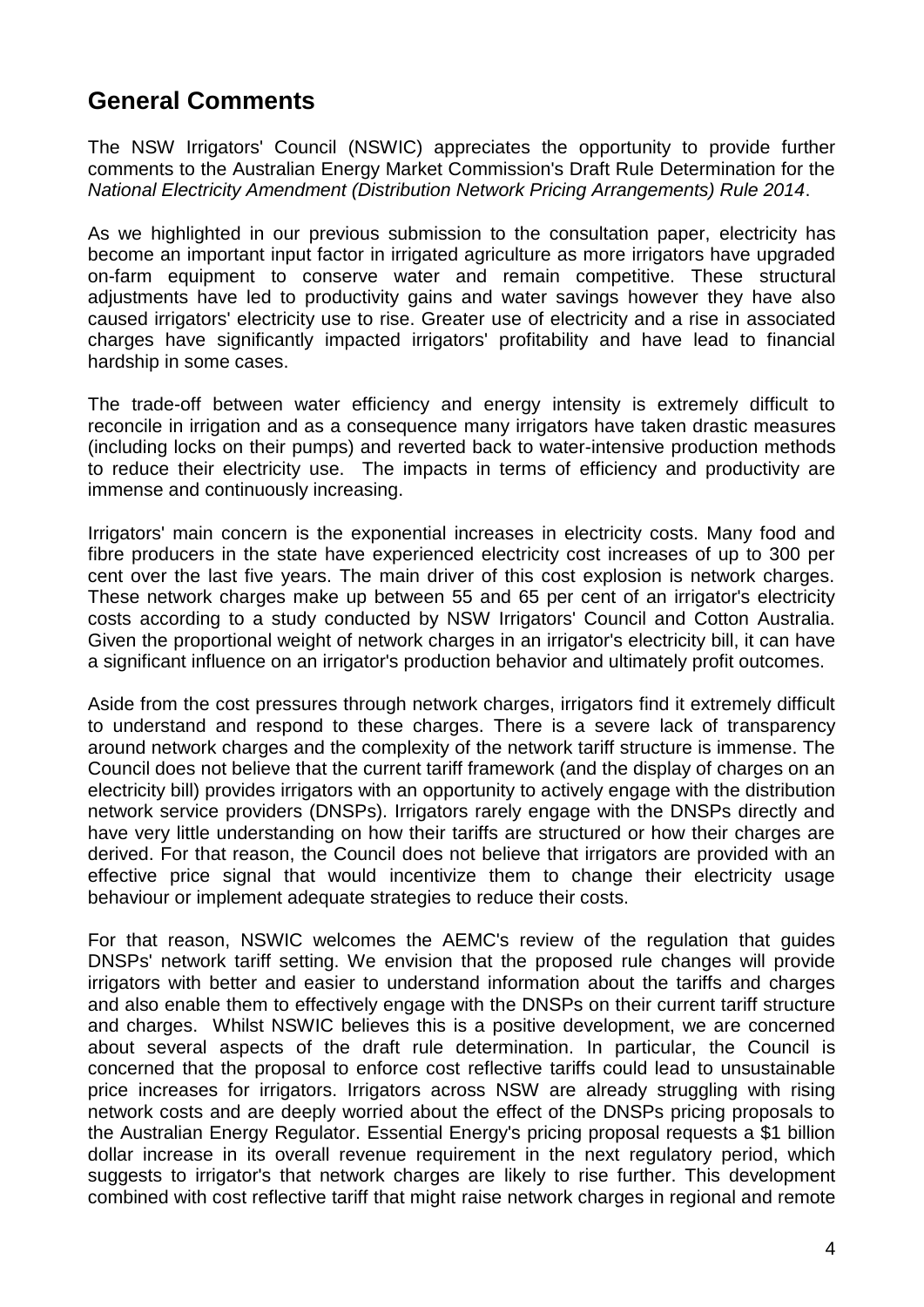areas to a level that forces irrigators to 'switch off' or go 'off grid'. The result for food and fibre production and for the DNSPs could be detrimental as both are potentially left with a large number of stranded assets.

We urge the AEMC to seriously consider the impact of this cost reflective tariff rule change proposal and thoroughly assess what the outcomes will be for regional and remote areas of NSW. We understand that the proposed Consumer Impact Principle would guard against instant price increase as a result of these rule changes, however even steadily progressive price increase year-on-year would eventually lead to the same outcome, albeit at a slower rate. As such, NSWIC requests that the AEMC considers amending the Consumer Impact Principle to ensure that such a detrimental outcome will not arise as a result of the rule change.

Alternatively, we believe that a Regional Australia Community Service Obligation (CSO) must be implemented to address the inequitable costs burden of providing electricity to regional Australia compared to urban and semi-urban Australia. A CSG would have the benefit of providing support for regional Australian communities, prevent the crippling of food and fibre production and mitigate the 'death spiral' in regional Australia. Such a CSO must be committed by the State Government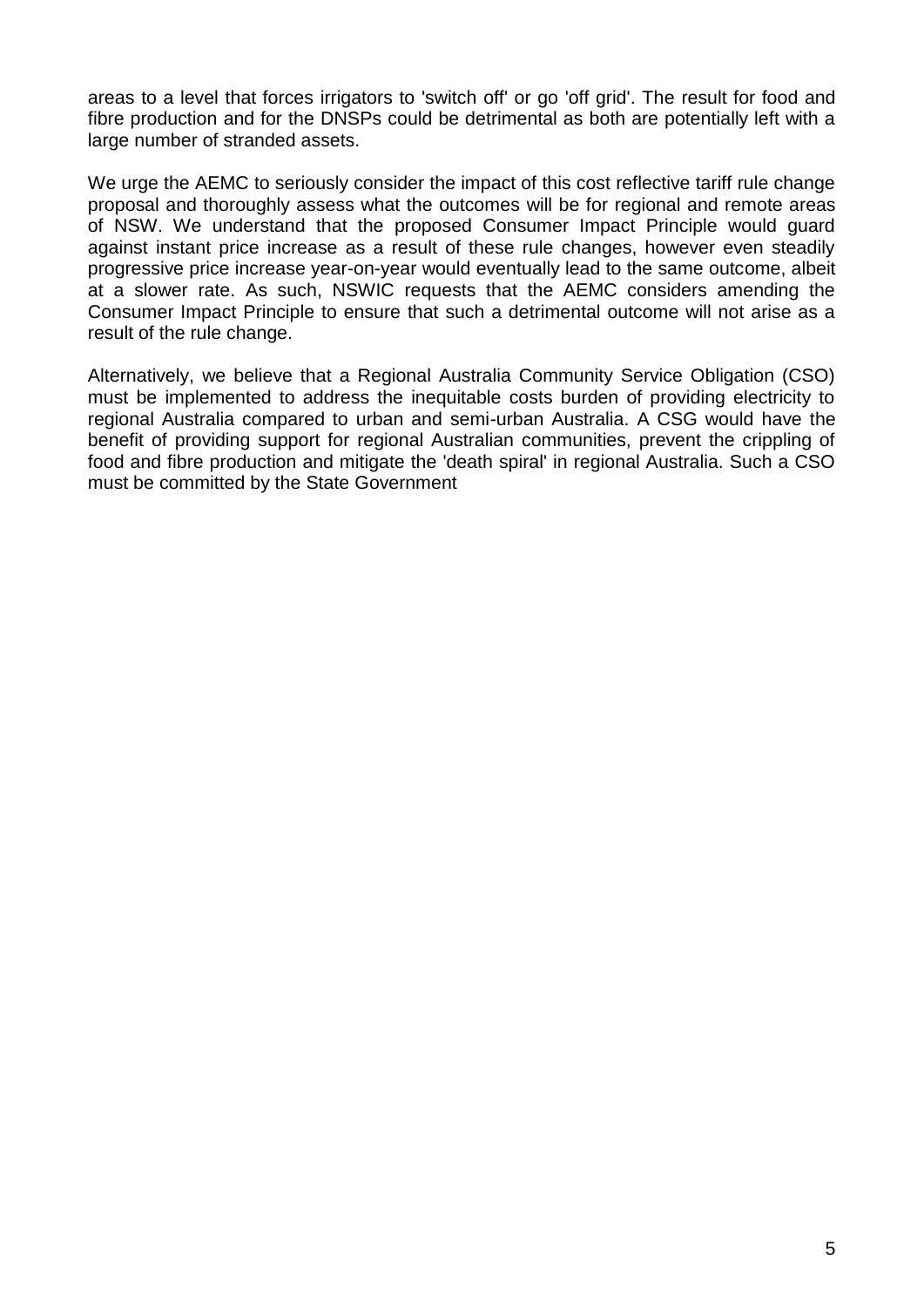# <span id="page-5-0"></span>**Specific Comments**

NSWIC would like to make the following specific comments to the draft rule determination;

### <span id="page-5-1"></span>**1. Cost Reflective Tariffs**

NSWIC is deeply concerned about the proposed rule change to enforce cost reflective tariff setting. As the draft determination outlines;

*Each network tariff should reflect the efficient cost of providing services to consumers assigned to the tariff.*

The 'services' that the DNSPs provide to irrigators in regional NSW usually carry a significant cost due to the remoteness and the low customer per area ratio. Given these conditions, NSWIC is seriously concerned that the proposed rule change could lead to significant increases in the network charges for irrigators who are already struggling with rising network costs. It must be remembered that irrigators are utilising electricity for food and fibre production. Through their activities they are a major contributor to Australia's GDP and a major source of employment for regional Australia. As such, their electricity use should be evaluated in a broader context of irrigators' contribution to the Australian economy.

The recently released Federal Energy White Paper (Green Paper) also acknowledged the vulnerability of irrigators;

*Some consumers are not in a position to change their electricity consumption patterns in response to price signals. Other examples reflect personal or business needs (...)agricultural businesses such as irrigators where the time of electricity use is not flexible. Both the pattern of daily use and overall use will affect the cost implications of cost-reflective tariffs on such consumers<sup>1</sup> .*

Irrigators electricity use is driven by the water requirements/needs of a particular crop and hence very inflexible. In addition, water use is highly regulated in NSW and can restrict the timeframe when irrigators can use water and therefore electricity. Such 'external' constraints are of importance as electricity use can often not be altered (despite of various price signals).

The cost implications that the proposed rule change carries could lead to a devastating outcome for the industry who will find it increasingly difficult to service these electricity costs. There is a severe risk that many irrigators will find that the increasing cost of electricity renders their operation unsustainable with the effect that many irrigators will be forced to 'switch off' or go 'off grid'. Both results would be suboptimal for both irrigators and the DNSPs as both would be left with a shrinking revenue and an increasing number of stranded assets.

The Council does not see how this rule change proposal would lead to a sustainable outcome for Essential Energy or regional NSW customers. To ensure a sustainable outcome, the rule change should incorporate incentives for DNSPs to design future tariffs

 1 Energy White Paper (Green Paper) p.30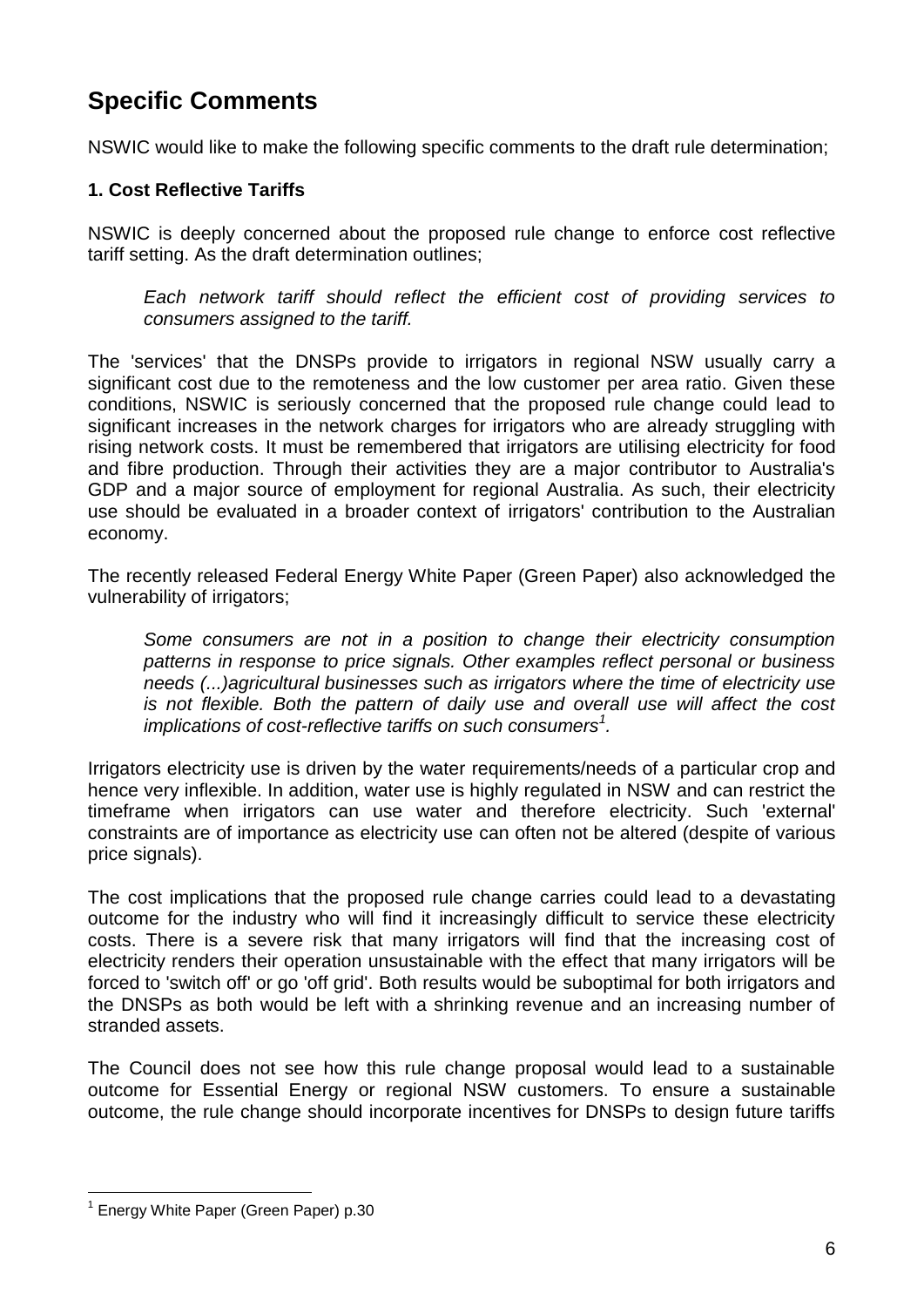and charges in ways that won't discourage irrigators from adopting new technologies or striving for greater efficiencies and that won't render their businesses unsustainable<sup>2</sup>.

NSWIC urges the AEMC to serious consider the impact this rule change proposal would have on customers in regional and remote areas.

**NSWIC request that the AEMC assesses and provides further information on the impact cost reflective network tariffs would have on regional and remote customers.**

**NSWIC submits that the AEMC must amend the draft determination to ensure that customers' financial viability is taken into consideration and DNSPs are not faced with the prospect of holding stranded assets in regional NSW.**

#### <span id="page-6-0"></span>**2. Costs of Implementation**

NSWIC understands that the draft rule change proposal constitutes a significant change to the DNSP's obligation under Chapter 6 of the National Electricity Rules (NER). While the Council believes that many of the proposed changes will lead to more efficient and transparent tariff setting, we are concerned that the implementation costs are high and will be passed onto consumers.

It is not clear from the draft rule change determination how high these costs are likely to be and who will be asked to pay for them. If these costs are ultimately passed onto customers through network charges, the Council believes that the draft rules should specify the AEMC's expectation on how high these implementation costs should be and suggest a process of how these costs are recovered between customers. In addition, NSWIC believe it is important that the AEMC or the AER ensures that the costs are efficient and the cost distribution methodology is equitable among all customers.

**NSWIC submits that a process must be established that monitors and determines the implementation costs of the proposed rule change. This process must ensure that any resulting costs are equitably distributed across consumers.**

### <span id="page-6-1"></span>**3. Timing of the Rule Change**

NSWIC welcomes the proposed earlier timeframe for submissions of the annual network prices by the DNSPs. The Council believes that the current timeframe is too short to enable consumer to meaningful engage with the DNSPs or their retailer on the proposed charges and tariff structure. Given that retailers are generally the first point of contact for irrigators, the Council questions whether the proposed earlier timeframe is early enough to provide retailers with sufficient time to understand and assess the annual pricing proposal by the DNSPs. Should the timeframe be insufficient, the Council believes the proposed earlier timeframe would be ineffective and not achieve greater understanding and consultation with customers.

**NSWIC submits that the AEMC reassesses the timeframe for the annual network pricing proposal by the DNSPs and consult with the energy retailer** 

 $\overline{a}$ <sup>2</sup> http://www.nswic.org.au/pdf/policy\_documents/130308%20-%20Energy%20Policy.pdf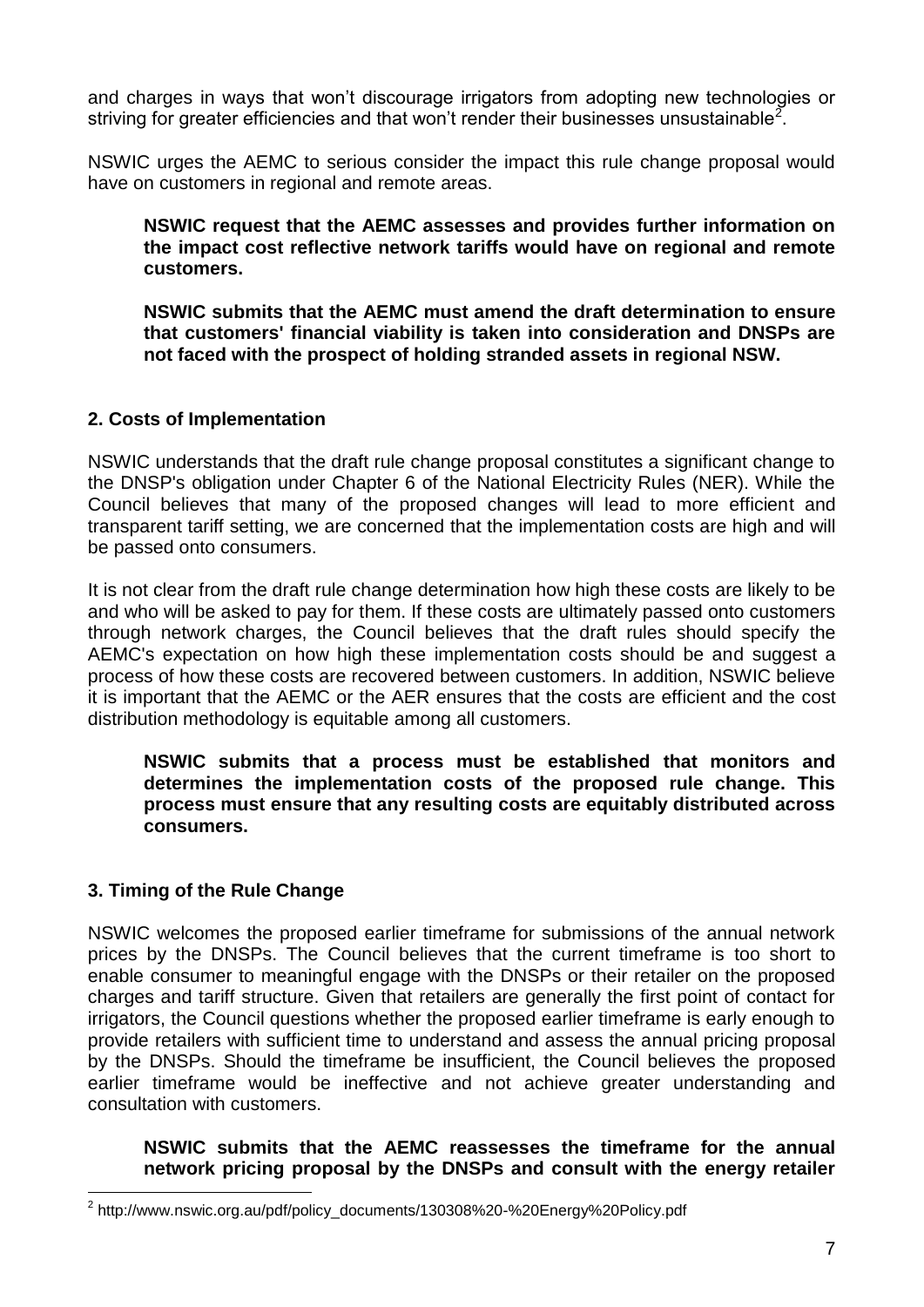**whether the proposed timeframe is sufficient to adequately consult with their customers.**

#### <span id="page-7-0"></span>**4. Long-Run Marginal Costs**

NSWIC acknowledges that the proposed rule change in regards to long-run marginal costs (LRMC) is a minor wording adjustment, however we believe that it will carry a significant implication on how the DNSPs will set their network tariff in the future. As the draft rule determination provides significant flexibility for the DSNPs to choose their preferred methodology to determine their LRMC, we are unsure of the exact impacts this rule change proposal will have on consumers. The Council is concerned that the flexibility which is provided to the DNSPs could lead to 'cherry-picking' of every DNSP's preferred methodology and might not be in the best interest of customers.

Furthermore the Council is concerned that the flexibility on choosing a LRMC approach could reduce the transparency and clarity of network charge setting as every DNSP is likely to have a slightly different approach to setting their methodology.

**NSWIC submits that an LRMC rule change must determine a methodology and checklist that DNSPs follow when setting their LRMC approach to ensure some level of consistency between the DNSPs.**

**NSWIC submits that the rule change must ensure that consumers are not disadvantaged by the choice of the DNSPs to determine their own LRMC approach.**

#### <span id="page-7-1"></span>**5. Consumer Impact**

While NSWIC welcomes the recognition that consumer impacts must be managed and price volatility in annual network charges must be minimised, the Council is concerned that the draft rule change proposal does not address irrigators' concern about continuously escalating electricity costs. Even though yearly price volatility is a concern to irrigators in NSW, the important issue is current price levels and the prospect of further price increases.

The Council does not see how the draft rule change will address this serious concern. We acknowledge that the question of overall revenue requirement is an issue for the Australian Energy Regulatory to assess and determine, however the Council believes that the AEMC has an obligation to consider the impact that such a pricing principle can have on regional and remote customers.

The AEMC acknowledged in the draft determination that prior to the rule change request, the existing rules did not specify any consumer impact principles. To suggest that yearly price volatility is the only aspect of 'consumer aspects' that should be addressed in this rule change proposal fails to capture the primary concern of consumers that network tariffs are already too high and customers already struggle to service the current costs.

The requirement for energy by irrigators is largely determined by crop watering needs and as such there is little to no scope for them to adjust their electricity usage pattern; as such, irrigators are extremely vulnerable to further network charge increases in the future.